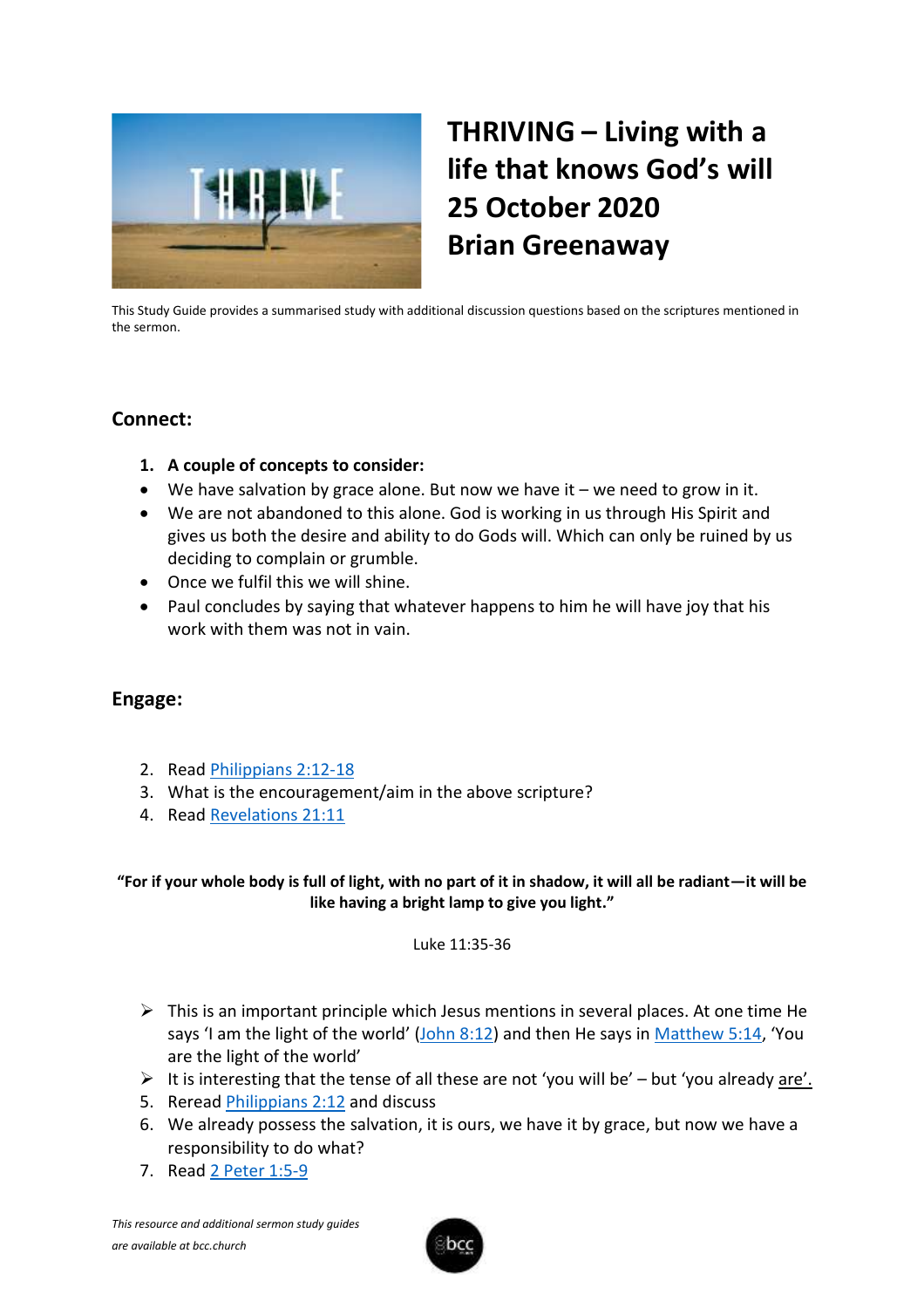8. How do we shine?

## **Framework:**

## **"Your attitude determines your altitude."** Zig Ziglar

### **"A bad attitude is like a flat tyre. Until you change it you are not going anywhere."** Bob Gass

- 9. Daniel had an excellent spirit. In [Daniel 5:14](https://www.biblegateway.com/passage/?search=Daniel+5%3A14&version=KJV) it says, "I have heard of you, that the Spirit of God is in you, and that light and understanding and excellent wisdom are found in you-" What was it about Daniel that made him stand out?
- $\triangleright$  We must always remember that God is working in us.

"Working" (in Greek) means "to energize, to work effectively"

- $\triangleright$  Our desire to do God's will is produced by divine energy in our hearts as we make that choice to submit ourselves to the Holy Spirit's ministry. But not only does the Holy Spirit give us the desire, He also provides the necessary power to do it.
- 10. How do we know God's will?
- 11. How do we do God's will?
- 12. Read [Colossians 1:27](https://www.biblegateway.com/passage/?search=Colossians+1%3A27&version=KJV)
- 13. What do we need to carry in our lives if we are to make a difference?
- 14. Read [Philippians 2:16](https://www.biblegateway.com/passage/?search=Philippians+2%3A16+&version=KJV) Paul, again, is focussed on 'the day', not any day but 'the day'. The day when things come to an end and all is weighted up. That on that day all will see the fruit of his labours. This is not a pride thing; Paul knows it's the work of Christ.

### **'For what is our hope, or joy, or crown of rejoicing? Is it not even you in the presence of our Lord Jesus Christ at His coming?'**

1 Thessalonians 2:19

- 15. Paul speaks here of rejoicing and joy that these Philippians believers are shining lights and that they have 'holding fast the word of life'. What is this word of life?
- 16. Here is an end time prophecy from the book of **Daniel 12:3:**